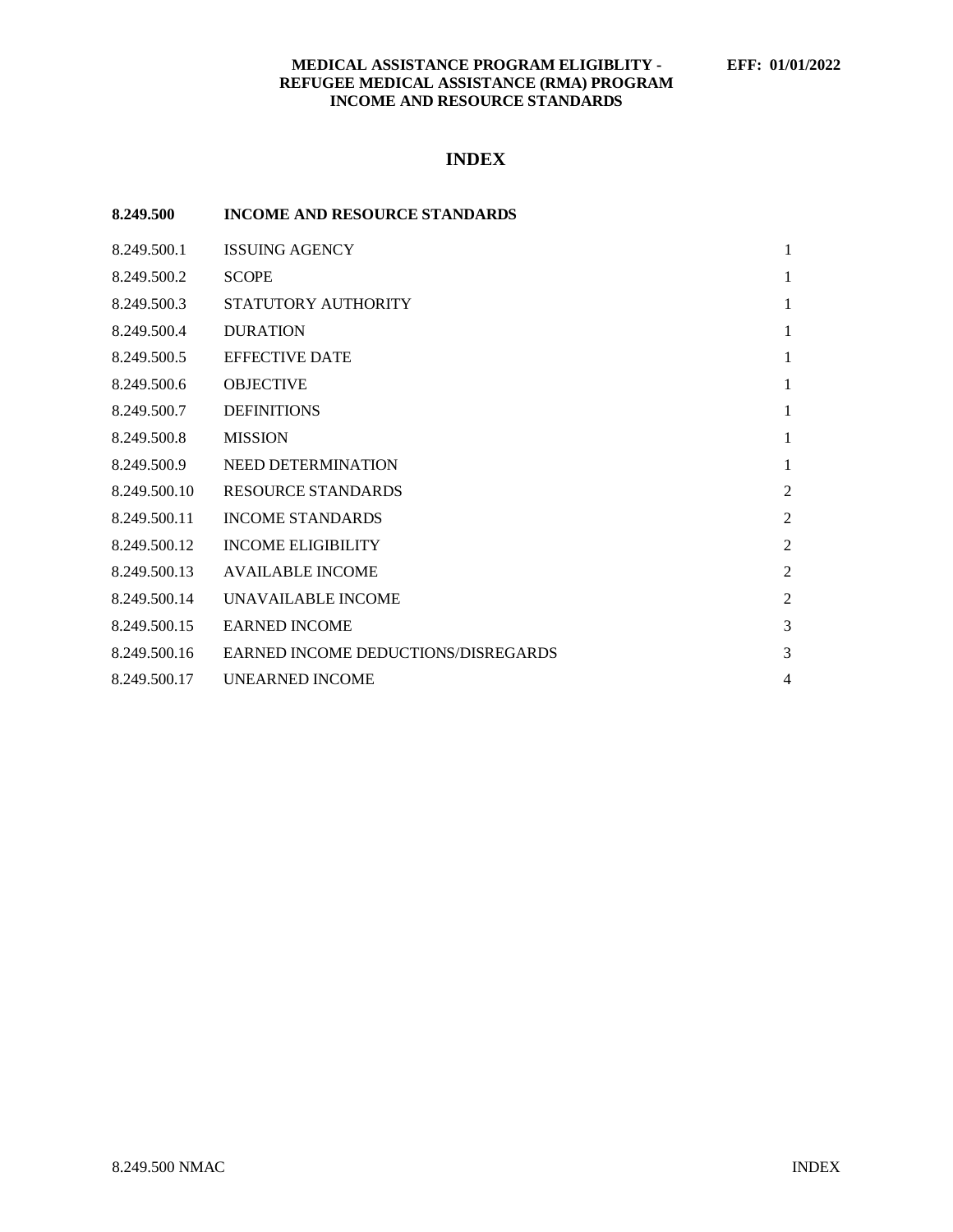**TITLE 8 SOCIAL SERVICES**

#### **CHAPTER 249 MEDICAL ASSISTANCE PROGRAM ELIGIBILITY - REFUGEE MEDICAL ASSISTANCE (RMA) PROGRAM PART 500 INCOME AND RESOURCE STANDARDS**

<span id="page-1-0"></span>**8.249.500.1 ISSUING AGENCY:** New Mexico Human Services Department (HSD). [8.249.500.1 NMAC - Rp, 8.249.500.1 NMAC, 1/1/2014]

<span id="page-1-1"></span>**8.249.500.2 SCOPE:** The rule applies to the general public. [8.249.500.2 NMAC - Rp, 8.249.500.2 NMAC, 1/1/2014]

<span id="page-1-2"></span>**8.249.500.3 STATUTORY AUTHORITY:** The New Mexico medicaid program and other health care programs are administered pursuant to regulations promulgated by the federal department of health and human services under Title XIX of the Social Security Act as amended or by state statute. See NMSA 1978, Section 27-1- 12 et seq.

[8.249.500.3 NMAC - Rp, 8.249.500.3 NMAC, 1/1/2014]

<span id="page-1-3"></span>**8.249.500.4 DURATION:** Permanent.

[8.249.500.4 NMAC - Rp, 8.249.500.4 NMAC, 1/1/2014]

<span id="page-1-4"></span>**8.249.500.5 EFFECTIVE DATE:** January 1, 2014, unless a later date is cited at the end of a section. [8.249.500.5 NMAC - Rp, 8.249.500.5 NMAC, 1/1/2014]

<span id="page-1-5"></span>**8.249.500.6 OBJECTIVE:** The objective of this rule is to provide specific instructions when determining eligibility for the medicaid program and other health care programs. Generally, applicable eligibility rules are detailed in the medical assistance division (MAD) eligibility policy manual, specifically 8.200.400 NMAC, *General Medicaid Eligibility*. Processes for establishing and maintaining MAD eligibility are detailed in the income support division (ISD) general provisions 8.100 NMAC, *General Provisions for Public Assistance Programs*. [8.249.500.6 NMAC - Rp, 8.249.500.6 NMAC, 1/1/2014]

# <span id="page-1-6"></span>**8.249.500.7 DEFINITIONS:** [**RESERVED**]

<span id="page-1-7"></span>**8.249.500.8 MISSION:** To transform lives. Working with our partners, we design and deliver innovative, high quality health and human services that improve the security and promote independence for New Mexicans in their communities.

[8.249.500.8 NMAC - N, 1/1/2014; A, 1/1/2022]

# <span id="page-1-8"></span>**8.249.500.9 NEED DETERMINATION:**

**A.** Financial need: The budget group's eligibility is based on financial need. See Section 1931 of the Social Security Act, the rules in this chapter and in 8.200.520 NMAC.

**B.** Financial eligibility: Pursuant to Section 1931 of the Social Security Act, enacted by Personal Responsibility and Work Opportunity Reconciliation Act (PRWORA), a new medicaid financial eligibility standard was created. Refugee medical assistance (RMA) uses this same standard.

**(1)** Income eligibility criteria: The income eligibility criteria for Category 049 are based on New Mexico's aid to families with dependent children (AFDC) program as of July 16, 1996. This is defined as the standard of need (SON) used in AFDC as of July 16, 1996. A refugee can be eligible for Category 059 if income would be below AFDC after deducting medical expenses incurred and paid in that month. Eligibility for Category 059 is determined on a month-to-month basis.

**(2)** Less restrictive income and resource methodology: Pursuant to Section 1931 of the Social Security Act, as a state option, New Mexico may use income and resource eligibility methodologies that are less restrictive than the AFDC methodologies used as of July 16, 1996. This chapter defines less restrictive methodologies to be used by New Mexico for resources, countable and excluded earned or unearned income, available or unavailable income and income deductions or disregards.

**C.** Gross and net income tests: Determining financial need is a two-step process. When the countable gross or net income is exactly equal to the income eligibility standards, eligibility does not exist.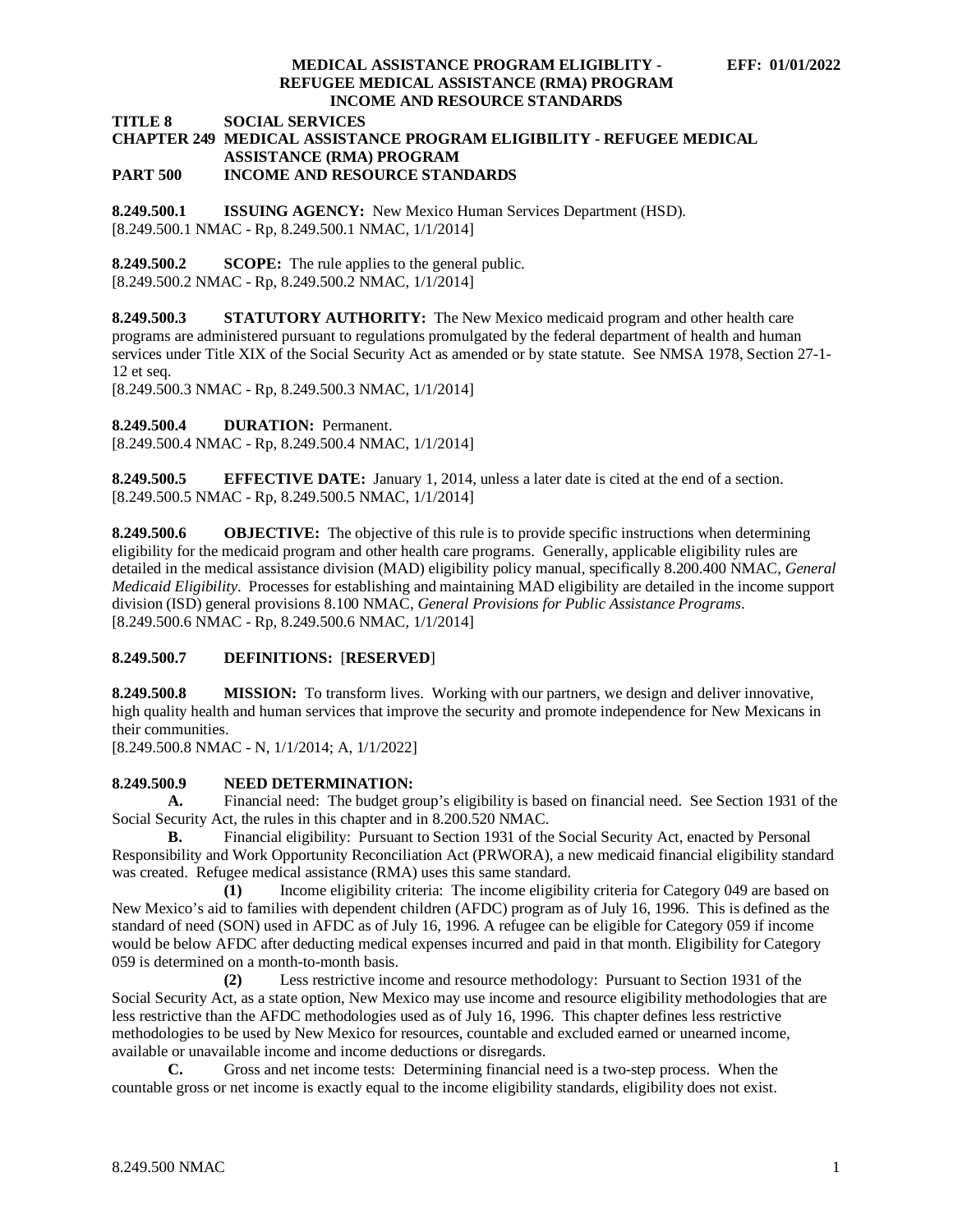**(1)** Gross income test: The first step is determining the countable gross income of the budget group. Gross income includes all countable income before taking into account taxes or deductions. Only self employment deductions are allowed in the gross income test. The calculated gross income must be less than one hundred and eighty-five percent of the SON. If the budget group's income is more than one hundred and eighty-five percent of the SON, the assistance unit is not eligible.

**(2)** Net income test: The second step is determining the countable net income of the budget group. From the countable gross income in step one, deduct all allowable work related expenses (WRE) and unearned income deductions/disregards. The countable net income must be less than the SON appropriate to the budget group size. If the budget group's income is more than the SON, the assistance unit is not eligible. [8.249.500.9 NMAC - Rp, 8.249.500.9 NMAC, 1/1/2014; A, 1/1/2022]

<span id="page-2-0"></span>**8.249.500.10 RESOURCE STANDARDS:** Resources are not an eligibility factor. [8.249.500.10 NMAC - Rp, 8.249.500.10 NMAC, 1/1/2014]

<span id="page-2-1"></span>**8.249.500.11 INCOME STANDARDS:** Refer to 8.249.500.9 NMAC. [8.249.500.11 NMAC - Rp, 8.249.500.11 NMAC, 1/1/2014]

<span id="page-2-2"></span>**8.249.500.12 INCOME ELIGIBILITY:** Income consists of money received by a person whose income is considered available to the budget group as described in this chapter.

**A.** Income from a 30 day-period is used to determine eligibility. The 30-day period may be any consecutive 30-day period that is prior to the date of the application through the date of timely disposition. The applicant and the caseworker must agree on the 30-day period. Income from a terminated source is not counted.

**B.** Income received less frequently than monthly: If an amount of gross income is received less frequently than monthly, that amount is converted to a monthly amount to determine financial eligibility. The conversion is obtained by dividing the total income by the number of months the income is intended to cover. For the purposes of this calculation, a partial month is considered to be one full month. This includes, but is not limited to, income from sharecropping, farming, and self-employment. It includes contract income as well as income for a tenured teacher who may not have a contract.

**C.** Use of conversion factors: Whenever a full month's income is received on a weekly or biweekly basis, the income is converted to a monthly amount. Income is rounded down to the nearest whole dollar prior to application of the conversion factor. Weekly income is multiplied by four and biweekly income is multiplied by two.

[8.249.500.12 NMAC - N, 1/1/2014]

# <span id="page-2-3"></span>**8.249.500.13 AVAILABLE INCOME:**

**A.** Determination of eligibility for the assistance unit is made by considering income that is available to the assistance unit and budget group. The amount of countable income is determined using allowable income exemptions, deductions and disregards. The income of a budget group member who is not included in the assistance unit is deemed available to the assistance unit.

**B.** Available income includes:

(1) income received by the budget group;<br>(2) income received by someone not inclu

**(2)** income received by someone not included in the budget group for someone included in the budget group and which is available to the budget group;

**(3)** income that is withheld as a result of a garnishment or wage withholding; and

**(4)** income withheld by a source at the request of a budget group member.

[8.249.500.13 NMAC - N, 1/1/2014]

# <span id="page-2-4"></span>**8.249.500.14 UNAVAILABLE INCOME:**

A. Individuals included in the budget group may have a legal right to income but not access to it; such income is not counted as available income:

- **(1)** old age, survivors, and disability insurance (OASDI);
- **(2)** railroad retirement benefits (RRB);
- **(3)** veterans administration (VA) benefits:<br>**(a)** income available to veterans a

**(a)** income available to veterans and their dependents from the VA as compensation for service-connected disability;

**(b)** pension for non-service connected disability;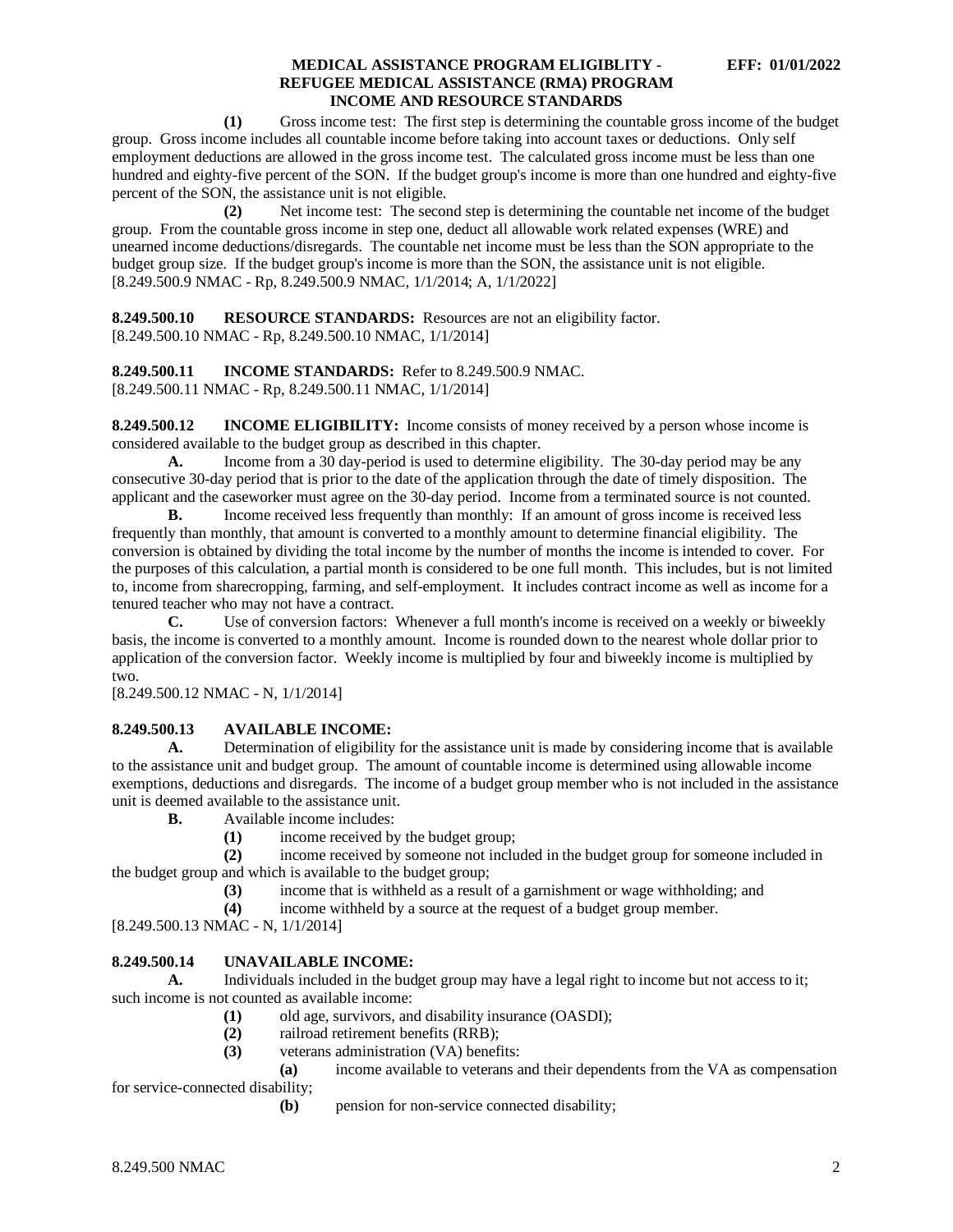- **(c)** dependency and indemnity compensation; and
- **(d)** death benefits paid from a government issue (GI) life insurance;
- **(4)** unemployment compensation benefits (UCB);
- **(5)** military allotments;
- **(6)** worker's compensation;
- **(7)** pension, annuity, and retirement benefits;
- **(8)** union benefits;
- (9) lodge or fraternal benefits;<br>(10) real property income that i
- (10) real property income that is not earned income;<br>(11) shared shelter and utility payments when the bud
	- shared shelter and utility payments when the budget group shares shelter with others:
		- **(a)** payments which exceed the budget group's cost are considered income;

**(b)** payments which are less than the budget group's cost are not considered; these are the others' share of the shelter cost and are treated as pass-through payments;

- **(12)** income from the sale of goods or property which are obtained in finished condition;
- **(13)** child support payments received directly by the budget group and retained for its use;
- **(14)** settlement payments which are received from worker's compensation settlements,

insurance claims, damage claims, litigation, trust distributions which are made on a recurring basis; **(15)** individual Indian monies (IIM) payments received and distributed by the bureau of Indian

- affairs (BIA) as a trustee for an individual member of a tribe;
	- **(16)** bureau of Indian affairs (BIA) or tribal general assistance (GA) payments; and

income that is not listed as available in this chapter where the budget group cannot gain access to the income; this includes wages withheld by an employer that refuses to pay.

**B.** Individuals may receive payment of funds "passed through" the individual for the benefit of someone other than themselves. Such pass through payments are not considered available.

**C.** A recipient of supplemental security income (SSI) is not part of the budget group. His other income is not considered available to the budget group.

**D.** Non-citizen sponsor deeming is not applicable pursuant to 8.200.410 NMAC. [8.249.500.14 NMAC - N, 1/1/2014; A, 1/1/2022]

<span id="page-3-0"></span>**8.249.500.15 EARNED INCOME:** Includes all wages, salaries, tips, and other employee pay from employment and net earnings from self-employment.

[8.249.500.15 NMAC - N, 1/1/2014]

# <span id="page-3-1"></span>**8.249.500.16 EARNED INCOME DEDUCTIONS/DISREGARDS:**

**A.** Self employment: Certain self-employment deductions allowed by the federal internal revenue service (IRS) are allowed in the net and gross income test.

(1) Self-employment income will be annualized for income projection purposes. If the IRS Form 1040 has been filed, the previous year's tax return is used to anticipate future income, if no significant changes in circumstances have occurred. An alternative method of income anticipation should be used when the amount of self employment income reported on tax returns would no longer be a good indicator of expected income, i.e., loss of cattle or crops due to disease.

**(2)** If tax returns are used for annualized projected income, self-employment expenses listed on the return are allowable except:

**(a)** the mileage allowance is the New Mexico department of finance and administration (DFA) rate as detailed in 2.42.2 NMAC unless proof that the actual expense is greater; and

**(b)** no deduction is allowed for rent or purchase of the place of business if the individual operates the business out of his or her residence, unless the individual can demonstrate that the expense has been allowed under federal income tax guidelines.

**(3)** The following deductions are not allowed:

- **(a)** depreciation;
- **(b)** personal business and entertainment expenses;
- **(c)** personal transportation to and from work;
- **(d)** purchase of capital equipment; and
- **(e)** payments on the principal of loans for capital assets or durable goods.

**B.** WRE income disregards: The WRE disregard of \$120 and one third of the remaining balance is disregarded from earned income during the net income test.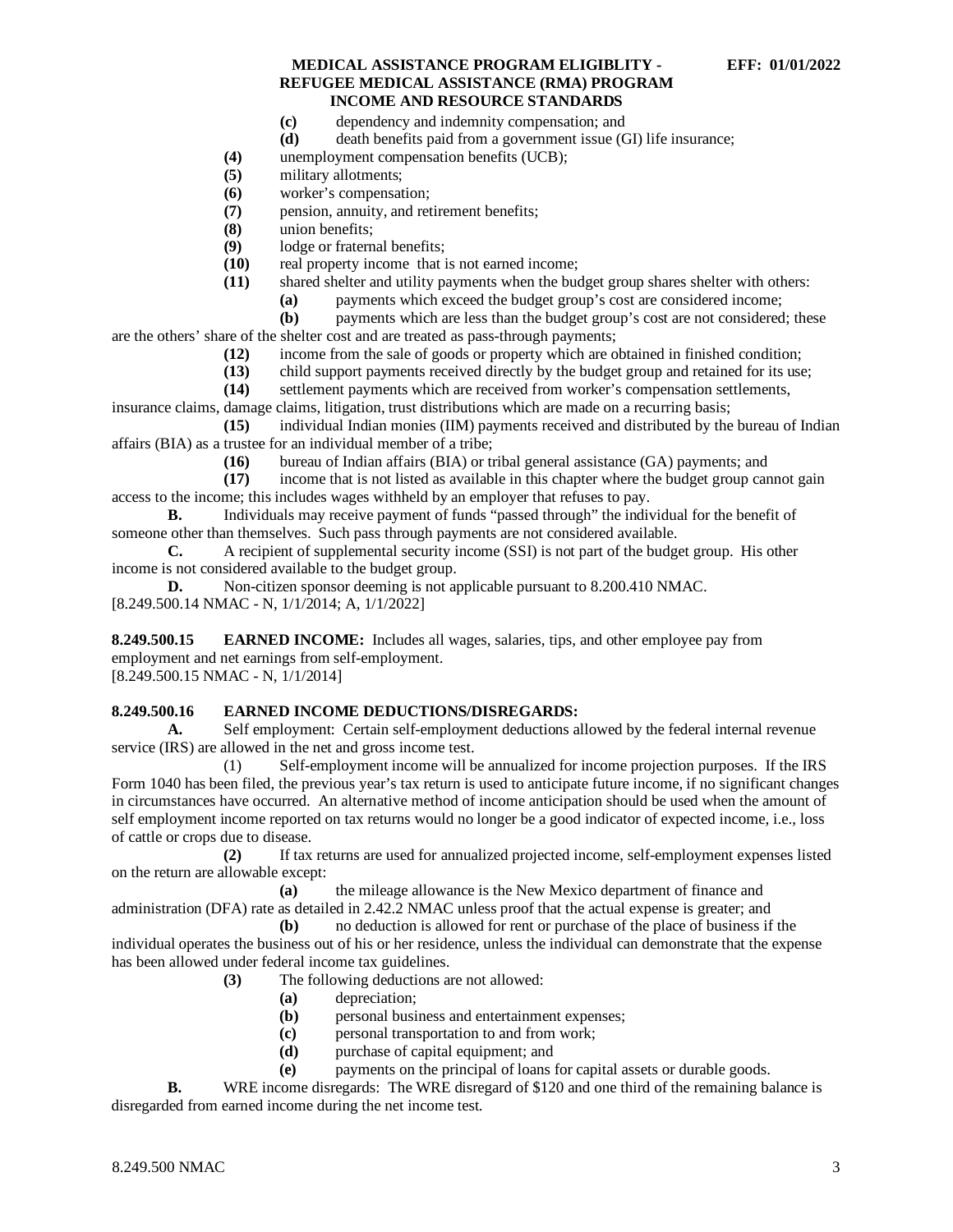**C.** Child care expenses:

- **(1)** To be eligible for a child care deduction, the child receiving the care must be:
	- **(a)** a dependent of the employed person;
	- **(b)** younger than 13; and
	- **(c)** included in the budget group.

**(2)** Standards: Actual costs of child care, not to exceed the applicable limits set forth below are deducted from earnings. The amount to be deducted depends upon whether the person is employed full or parttime and the age of the child. Full-time employment is considered to be 30 hours or more of employment per week; part time is any employment of less than 30 hours per week.

**(a)** up to \$200 per month per child if the person is employed full-time and the child

is under age two;

**(b)** up to \$100 per month per child if the person is employed part-time and the child

is under age two;

**(c)** up to \$175 per month per child if the person is employed full-time and the child's age is two through12; and

**(d)** up to \$87.50 per month per child if the person is employed part-time and the child's age is two through 12.

**(3)** Third party child care payments: Child care costs paid by third parties directly to the child care provider cannot be used as child care deductions. Such payments are classified as vendor payments and are not counted as income. If such payments do not meet the full cost of child care, the difference between the deduction and the vendor payment is the amount allowed, up to the stated child care deductions in Paragraph (2) of Subsection C of 8.249.500.16 NMAC. If the third party child care payments are made to the budget group, the payments would be treated as pass through payments and not counted. [8.249.500.16 NMAC - N, 1/1/2014; A, 1/1/2022]

<span id="page-4-0"></span>**8.249.500.17 UNEARNED INCOME:** Unearned income includes benefits, pensions, etc.

**A.** The following types of unearned income are counted:

- **(1)** old age, survivors, and disability insurance (OASDI);
- **(2)** railroad retirement benefits (RRB);
- **(3)** veterans administration (VA) benefits:

**(a)** income available to veterans and their dependents from the VA as compensation for service-connected disability;

- **(b)** pension for non-service connected disability;
- **(c)** dependency and indemnity compensation; and
- **(d)** death benefits paid from a government issue (GI) life insurance;
- **(4)** unemployment compensation benefits (UCB);
- **(5)** military allotments;
- **(6)** worker's compensation;
- **(7)** pension, annuity, and retirement benefits;
- **(8)** union benefits;
- (9) lodge or fraternal benefits;<br>(10) real property income that i
- real property income that is not earned income;
- **(11)** shared shelter and utility payments when the budget group shares shelter with others:
	- **(a)** payments which exceed the budget group's cost are considered income;
- **(b)** payments which are less than the budget group's cost are not considered; these are the others' share of the shelter cost and are treated as pass-through payments;

- **(12)** income from the sale of goods or property which are obtained in finished condition;
- (13) child support payments received directly by the budget group and retained for its use;<br>(14) settlement payments which are received from worker's compensation settlements. settlement payments which are received from worker's compensation settlements,
- insurance claims, damage claims, litigation, trust distributions which are made on a recurring basis;

**(15)** individual Indian monies (IIM) payments received and distributed by the bureau of Indian affairs (BIA) as a trustee for an individual member of a tribe; and

- **(16)** bureau of Indian affairs (BIA) or tribal general assistance (GA) payments.
- **B.** The following types of unearned income are not considered in determining eligibility:
	- **(1)** cash assistance from HSD or a tribal entity;
	- **(2)** supplemental nutritional assistance program (SNAP);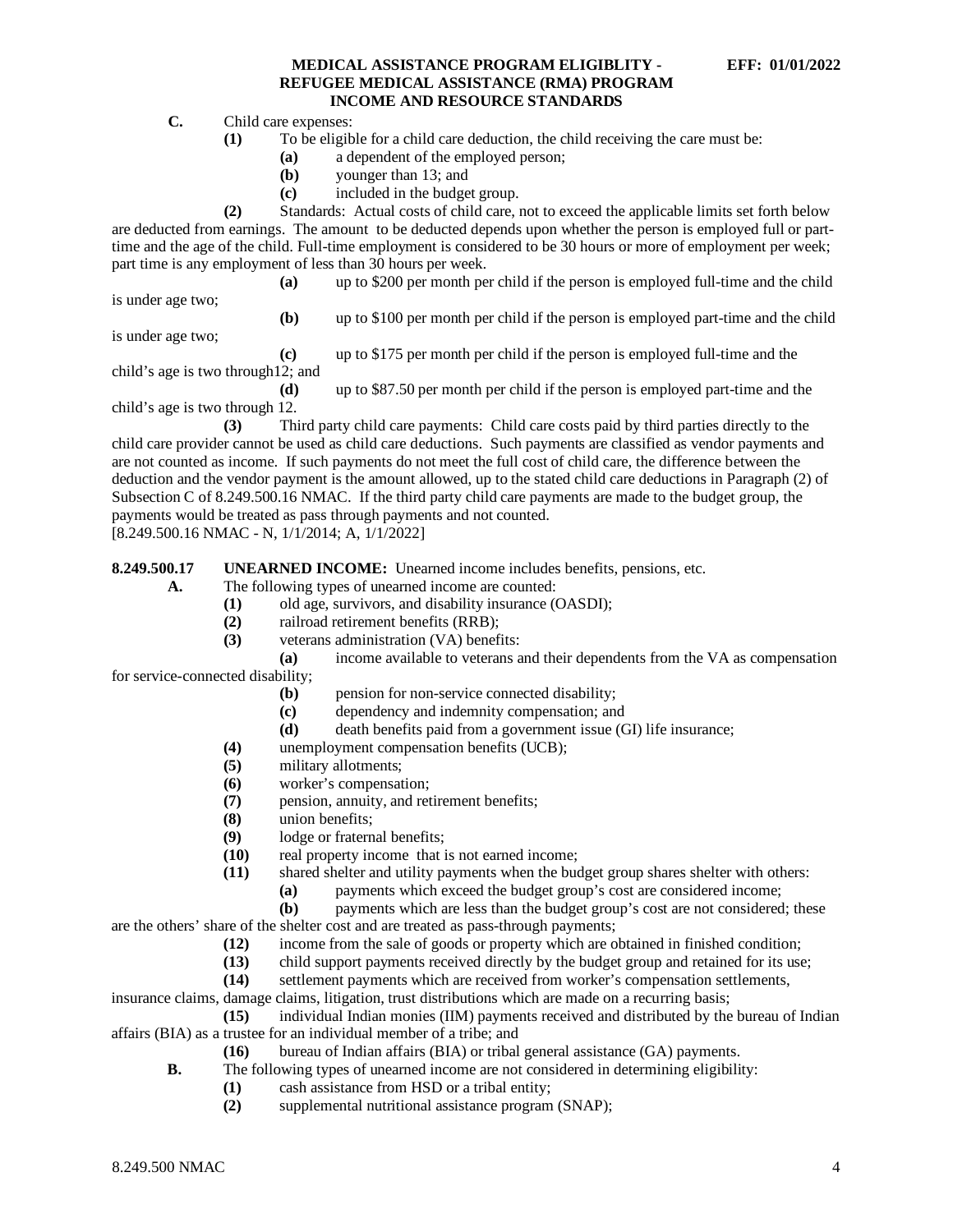- **(3)** low income home energy assistance program (LIHEAP);
- **(4)** foster care or adoption subsidy;
- **(5)** supplemental security income (SSI);
- **(6)** Child Nutrition and National School Lunch Act;

**(7)** nutrition programs for the elderly, including meals on wheels and lunches at senior

citizen's centers;

**(8)** bona fide loans from private individuals and commercial institutions as well as loans for the purpose of educational assistance;

**(9)** work study funds paid by an educational institution, when the purpose is to assist with educational expenses, regardless of the actual use of the funds;

**(10)** domestic volunteers compensation or any other payments made to or on behalf of volunteers under the Domestic Volunteers Services Act of 1973 including:

- **(a)** volunteers in service to America (VISTA);
- **(b)** university year for action (UYA);
- **(c)** special volunteer programs (SVP);
- **(d)** retired senior volunteer program (RSVP);
- **(e)** foster grandparents program (FGP);
- **(f)** older American community service program (OACSP);
- **(g)** service corps of retired executives (SCORE); and
- **(h)** active corps of executives (ACE);
- **(11)** state and federal income tax returns;
- **(12)** American Indian payments including:

**(a)** per capita payments distribution of tribal funds to an Indian tribe member by the tribe or by the secretary of the United States department of the interior;

**(b)** interest derived from retained per capita payments (if kept separately

identifiable); and

- **(c)** tribal land claims payments settled by means of case payments;
- **(13)** Job Training Partnership Act of 1982 (JTPA) payments made to dependent children;
- **(14)** Title II Uniform Relocation Assistance and Real Property Acquisition Act of 1970

payments;

**(15)** supportive service payments made for reimbursement of transportation, child care, or training related expenses under NMW work programs, tribal work programs, and other employment assistance programs; **(16)** division of vocational rehabilitation (DVR) training payments made by the for training

expenses;

**(17)** gifts, donations or contribution from other agencies which are intended to meet needs not covered as a benefit; to be exempt, the payment must:

- **(a)** be paid under the auspices of an organization or non-profit entity; and
- **(b)** be for a specific identified purpose, to supplement not duplicate covered benefits for the intended beneficiary of the donation/contribution;

**(18)** educational loans and grants intended for educational expenses; regardless of actual utilization of the funds;

**(19)** agent orange settlement fund payments or any fund established pursuant to the agent orange product liability litigation settlement;

- (20) radiation exposure compensation settlement fund payments;<br>(21) Nazi victim payments made to individuals per P.L. 103-286.
- Nazi victim payments made to individuals per P.L. 103-286, August 1, 1994; and
- **(22)** vendor payments made on behalf of a budget group member when an individual or

organization outside the budget group uses its own funds to make a direct payment to a budget group's service provider.

[8.249.500.17 NMAC - N, 1/1/2014]

#### **HISTORY OF 8.249.500 NMAC:**

**Pre-NMAC History:** The material in this part was derived from that previously filed with the State Records Center:

MAD Rule 822, Refugee Medical Assistance, filed 5/22/1992.